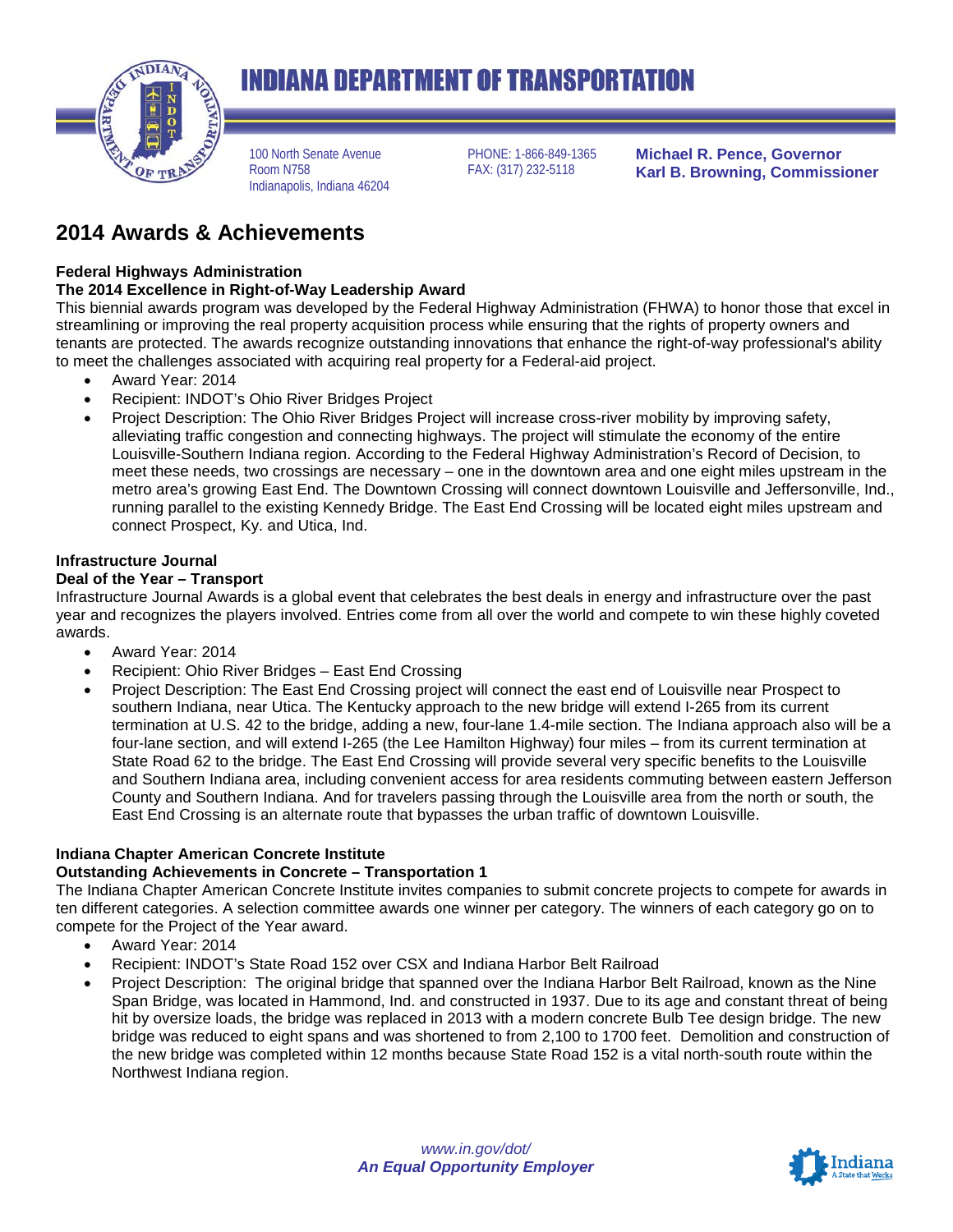#### **Partnership Awards 2014**

## **Best Road Project and Project Grand Prix – Gold Awards**

The Partnership Awards is hosted by Partnerships Bulletin and PPP Bulletin International that recognizes outstanding contributions to the forward progress of public-private partnerships around the globe. Along with the new projects, those that led the way have shown innovation and an ability to take the best practice from other countries and apply it to their own situations.

- Award Year: 2014
- Recipient: INDOT's Ohio River Bridges East End Crossing
- Project Description: The East End Crossing project will connect the east end of Louisville near Prospect to southern Indiana, near Utica. The Kentucky approach to the new bridge will extend I-265 from its current termination at U.S. 42 to the bridge, adding a new, four-lane 1.4-mile section. The Indiana approach also will be a four-lane section, and will extend I-265 (the Lee Hamilton Highway) four miles – from its current termination at SR 62 to the bridge. The East End Crossing will provide several very specific benefits to the Louisville and Southern Indiana area, including convenient access for area residents commuting between eastern Jefferson County and Southern Indiana. And for travelers passing through the Louisville area from the north or south, the East End Crossing is an alternate route that bypasses the urban traffic of downtown Louisville.

#### **American Association of State Highway and Transportation Officials (AASHTO) Sweet 16 High Value Research Projects Award**

The "Sweet Sixteen" state research projects were selected by the Research Advisory Committee of the American Association of State Highway and Transportation Officials. They comprise four high-value research projects from each of the four AASHTO regions.

- Award Year: 2014
- Recipient: INDOT
- Project Description**:** Costs and Revenues Associated with Overweight Trucks in Indiana this study estimated and analyzed highway pavement and bridge damage costs and the adequacy of permit revenues to cover these costs. The study included an extensive review of the literature on the subject, thus facilitating identification of the gaps in the existing practice and research. The study examined cost and operational issues associated with the enforcement of overweight truck policies. In addressing the gaps in existing research, this study showed that the damage cost of highway assets due to overweight trucks is influenced significantly by the asset type and age.

## **American Association of State Highway and Transportation Officials (AASHTO)**

#### **America's Transportation Awards – Top 10 Project**

The America's Transportation Awards competition recognizes the greatest transportation projects accomplished each year by state Departments of Transportation. This award celebrates excellence in innovative management techniques and use of technology. The award recognizes new policies or procedures and creative transportation solutions that enhance the effective movement of people, goods, and services; increase transportation efficiency and choices; improve safety, accessibility, and aid traffic management; and enhance community life.

- Award Year: 2014
- Recipient: I-65/I-70 South Split Project
- Project Description: INDOT launched an accelerated project to close I-65 and I-70 between the north and south split on the east side of downtown Indianapolis for approximately 59 days in Fall 2013 to reconstruct and lower one-half mile of pavement beneath seven bridges.

## **American Council of Engineering Companies (ACEC) of Indiana**

#### **Engineering Excellence Award – Merit Award**

The American Council of Engineering Companies of Indiana recognizes outstanding engineering achievements based on uniqueness and originality, technical complexity, social and economic value, and public awareness.

- Award Year: 2014
- Recipient: I-69 and Union Chapel Road Interchange
- Project Description: This project involves construction of a new interchange at Interstate 69 and Union Chapel Road to provide additional access to and from I-69 in northern Allen County. The Union Chapel Road interchange design consists of on- and off-ramps in each direction of northbound and southbound I-69, and two roundabouts, one at each end of the ramp termini on the west side and east side of the Union Chapel Road bridge.

#### **CG/LA**

## **2014 Strategic Top 100 North American Infrastructure Projects List**

The Strategic Top 100 North America lays out a roadmap of strategic infrastructure projects with specific, immediate business opportunities that point toward an entirely new level of vitality for North American competitiveness. Projects are selected through a six month process - beginning with solicitations from a community of industry experts and a preliminary list of over 400 projects, all offering business opportunities over the next 3-18 months.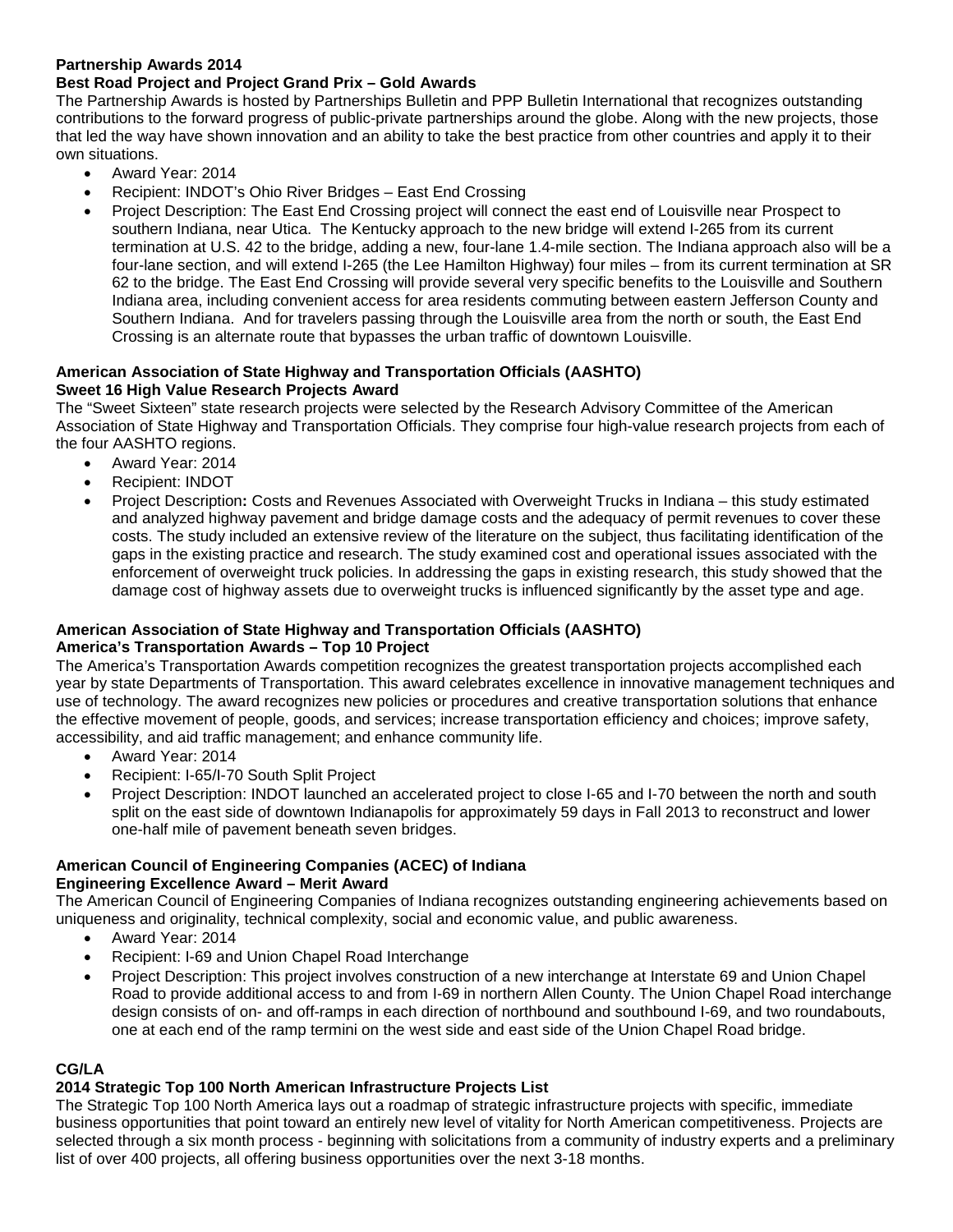- Award Year: 2014
- Recipient: INDOT's Illiana Corridor Project
- Project Description: Previous studies have indicated possible benefits for an east-west transportation corridor extending from I-55 in Illinois to I-65 in Indiana. These include providing an alternate route for motorists traveling the I-90/94 corridor, relieving traffic on the I-80 Borman/Kingery Expressway and U.S. 30, serving as a bypass for trucks around the congested metropolitan highways, providing access to one of the largest "inland port" intermodal freight areas in the U.S. and the proposed South Suburban Airport, supporting economic development in this area, and the potential for substantial job creation. Will County, IL was one of the fastest-growing counties in the U.S. between 2000 and 2010, adding 175,000 residents and increasing demand for additional transportation options.

#### **CG/LA**

#### **2014 Strategic Top 100 North American Infrastructure Projects List**

The Strategic Top 100 North America lays out a roadmap of strategic infrastructure projects with specific, immediate business opportunities that point toward an entirely new level of vitality for North American competitiveness. Projects are selected through a six month process - beginning with solicitations from a community of industry experts and a preliminary list of over 400 projects, all offering business opportunities over the next 3-18 months.

- Award Year: 2014
- Recipient: INDOT's I-69 Section 5
- Project Description: I-69 is integral to the future economic vitality of Indiana by eventually providing a vital link between southwest Indiana and Indianapolis. Section 5 – from Bloomington to Martinsville – represents 21 miles of that corridor. The project involves upgrading existing State Road 37 to interstate standards, including new interchanges and overpasses. The project will not involve tolling, but instead will leverage INDOT's capital funding appropriations to attract low-cost private-sector finance.

#### **American Association of State Highway and Transportation Officials (AASHTO) TransComm Skills Contest**

The Skills Contest is conducted annually by the AASHTO Subcommittee on Transportation Communication to recognize the outstanding work of its public-relations practitioners and promote an exchange of ideas. The contest is considered the premier communications competition in the transportation industry, and the awards are a standard of public-relations excellence amongst state DOTs. Winners demonstrate the very best of innovation, planning, production, execution and evaluation of results and budget.

- Award Year: 2014
- Recipient: INDOT
- Project Description: First place in Publications, Internal Newsletter for *Inside INDOT*, the agency's employee newsletter. INDOT also received honorable mentions in Use of a Single Social Media Platform for Facebook, and Graphic Design – Display for "Crossroads of America: Indiana Transportation in the Early Twentieth Century" at Purdue University Road School.

#### **The American Society of Highway Engineers (ASHE), Great Lakes Region Project of the Year**

The ASHE Great Lakes Region (GLR) Project of the Year award recognizes the outstanding work completed by members of the Sections that comprise the Great Lakes Region. The award is not limited to any type of project; with the exception that the project must be directly related to a field of transportation and must be located within the defined acceptable areas of the GLR. Rating criteria used for the judging is: benefits to the public, complexity of the project, innovation and unique features, and aesthetics and sustainable features.

- Award Year: 2014
- Recipient: INDOT's Milton-Madison Bridge
- Project Description: The Milton-Madison bridge replacement project in southern Indiana replaced the structurally deficient bridge with a new truss superstructure on rehabilitated existing piers. Under the plan, the new superstructure was constructed along the shoreline before it was lifted in sections onto temporary piers parallel to the existing bridge. The new structure was then slid over onto the new strengthened piers. This innovative solution resulted in only a weeklong closure of the bridge, rather than the year-long closure predicted using traditional construction techniques.

#### **P3 Bulletin**

#### **P3 Awards 2014– Best Road/Bridge/Tunnel Project Silver Award**

P3 Awards 2014 hosted by P3 Bulletin recognizes outstanding contributions to the forward progress of public-private partnerships across Canada, USA and Latin America. Along with the new projects, those that led the way have shown innovation and an ability to take the best practice from other countries and apply it to their own situations.

• Award Year: 2014